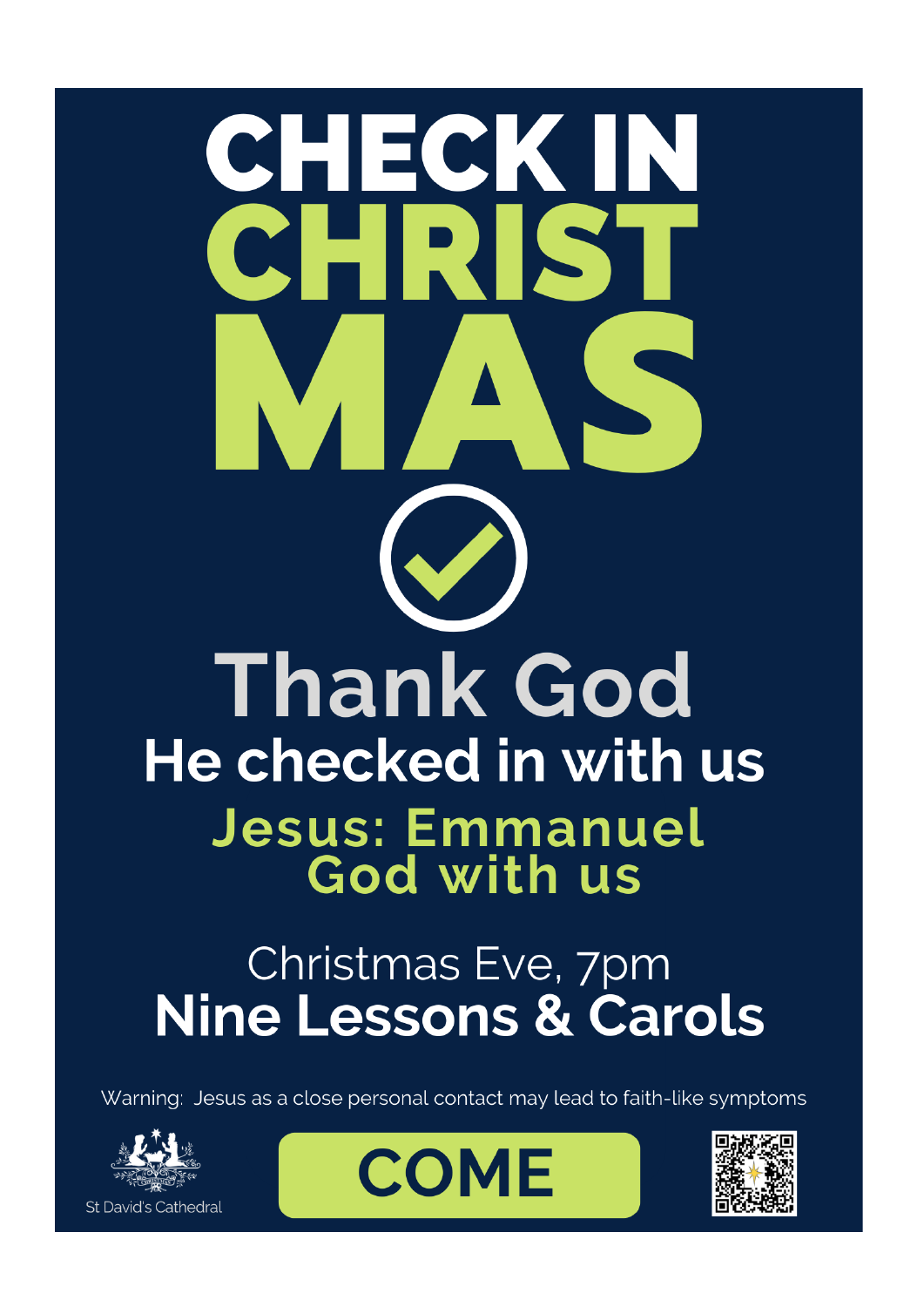#### Please be aware of the step when entering and exiting the pews

#### Welcome

This service in word and song traces God's purposes from Creation to the birth of Jesus our Saviour. There are no announcements, please stand and sing the carols and be seated for the choral items. It is traditional to stand for the final reading of the Gospel of the Word from John 1.

#### Introit: Matin Responsory *Palestrina*

*I look from afar: and lo, I see the power of God coming, and a cloud covering the whole earth. Go ye out to meet him and say: Tell us, art thou he that should come to reign over thy people Israel? High and low, rich and poor, one with another, Go ye out to meet him and say: Hear, O thou Shepherd of Israel, thou that leadest Joseph like a sheep. Tell us, art thou he that should come?*

*Stir up thy strength, O Lord, and come to reign over thy people Israel. Glory be to the Father, and to the Son, and to the Holy Ghost. I look from afar: and lo, I see the power of God coming, and a cloud covering the whole earth. Go ye out to meet him and say: Tell us, art thou he that should come to reign over thy people Israel?*

# Poem Checking in at the Bethlehem Arms

*"Saturday Night at the Bethlehem Arms" by Gareth Owens*

*Very quiet really for a Saturday. Just the old couple come to visit relations Who took the double room above the yard And were both in bed by half past nine. Left me with that other one, the stranger. Sat like he was set till Domesday at the corner of the bar Sipping small beer dead slow and keeping mum, Those beady, tax-collector's eyes of his On my reflection in the glass behind the bar Watching me, watching me. And when he did get around to saying something His talk was like those lines of gossamer That fishermen send whispering across the water To lure and hook unwary fish. Not my type. And anyway I'd been on the go since five. Dead beat I was. Some of us have a bed to go to, I thought to myself.*

*I was just about to call Time When the knock came at the door. At first I was for turning them away; We only have two rooms see and both of them were taken But something desperate in the woman's eyes Made me think again and I told them, They could rough it in the barn If they didn't mind the cows and mules for company. I know, I know. Soft, that's me. I yawned, locked up, turned out the lights, Rinsed my hands to lose the smell of beer.*

*Went up to bed. A day like any other. That's how it is. Nothing much ever happen here.*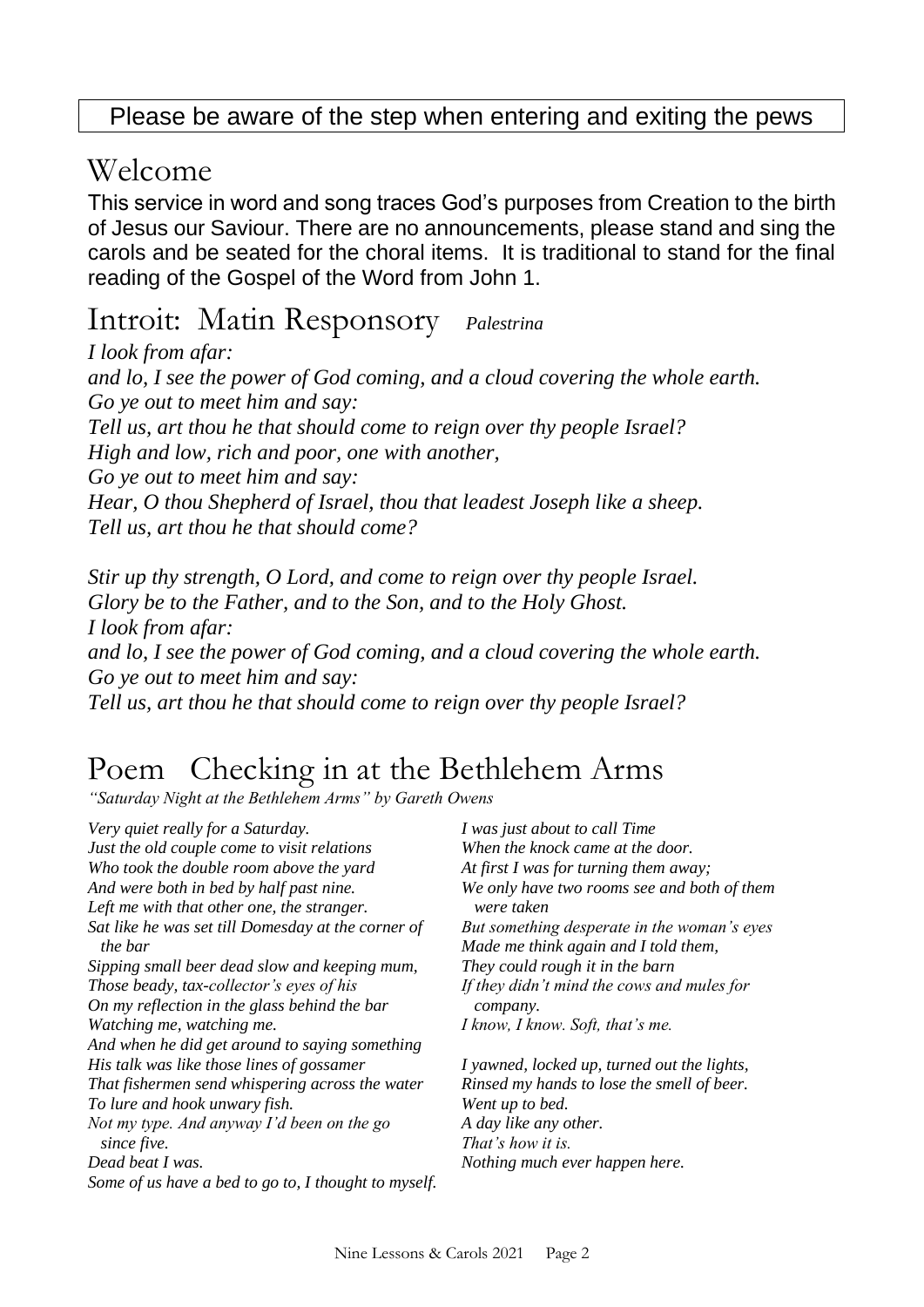# Carol: Once in Royal David's City

*Words: C F Alexander Music: H J Gauntlett (1805-76), arr. David Willcocks (1919-2015).* 

*Soloist*

Once in royal David's city Stood a lowly cattle shed, Where a mother laid her baby In a manger for his bed: Mary was that mother mild, Jesus Christ her little child. *Choir*

He came down to earth from heaven Who is God and Lord of all, And his shelter was a stable, And his cradle was a stall: With the poor and mean and lowly, Lived on earth our Saviour holy. *All* And through all his wondrous childhood

He would honour and obey,

Love and watch the lowly maiden,

In whose gentle arms he lay:

Christian children all must be Mild, obedient, good as he.

For He is our childhood's pattern; Day by day like us He grew; He was little, weak and helpless, Tears and smiles like us He knew; And He feeleth for our sadness, And He shareth in our gladness.

And our eyes at last shall see him, Through his own redeeming love, For that child so dear and gentle, Is our Lord in heaven above: And he leads his children on To the place where he is gone.

Not in that poor lowly stable With the oxen standing by, We shall see him: but in heaven, Set at God's right hand on high, Where like stars his children crowned, All in white shall wait around.

# Bidding Prayer and Lord's Prayer

*Please be seated.*

Beloved in Christ, at this Christmas-tide let it be our care and delight to hear again the message of the angels, and in our heart and mind to go even unto Bethlehem, and see this thing which is come to pass, and the Babe lying in a manger.

Therefore let us read and mark in Holy Scripture the tale of the loving purposes of God from the first days of our disobedience unto the glorious redemption brought us by this Holy Child: and let us make this place glad with our carols of praise.

But first let us pray for the needs of the whole world; for peace and goodwill over all the earth; for unity and brotherhood within the Church he came to build, and especially in this our diocese.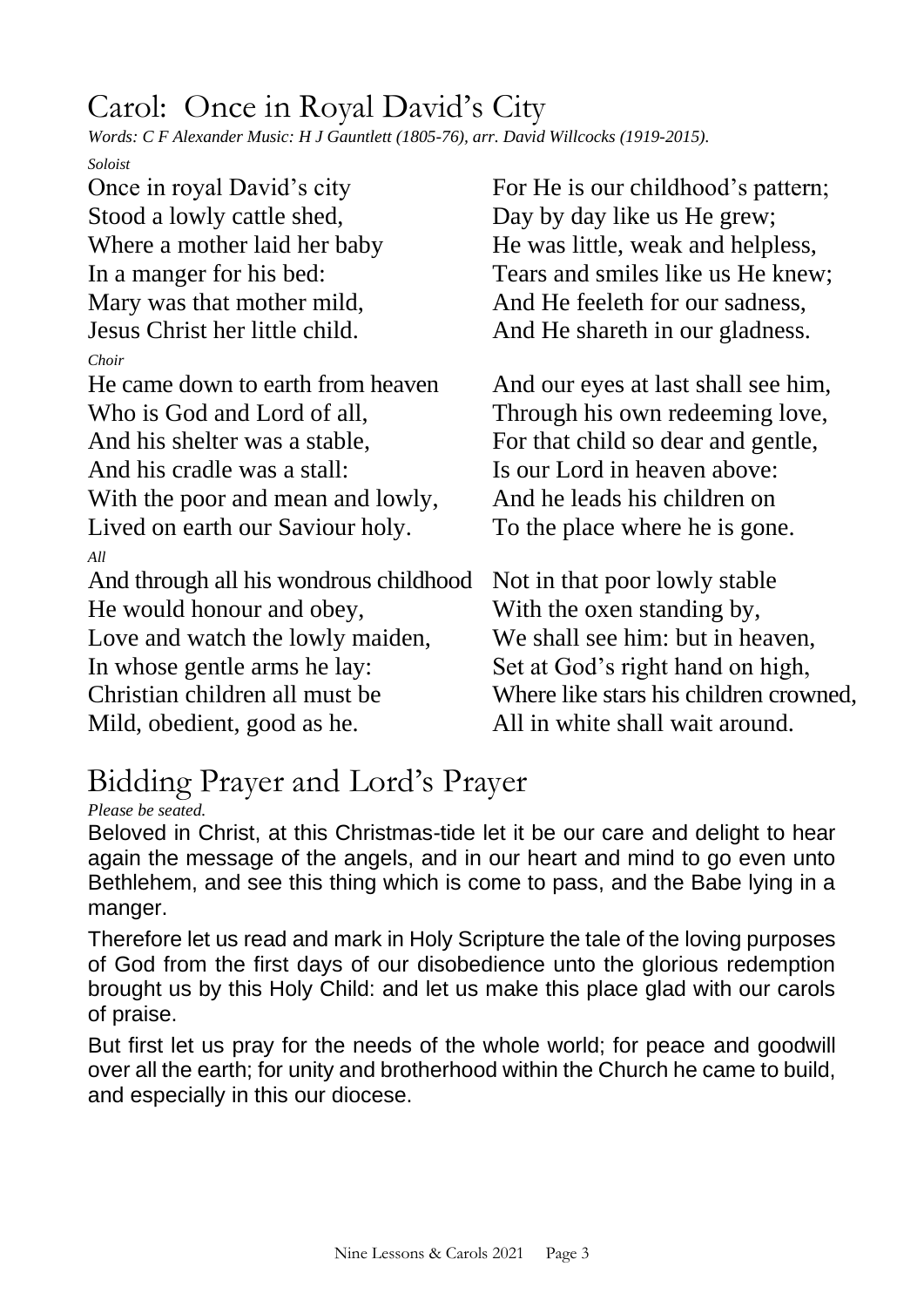And because this of all things would rejoice his heart, let us at this time remember, in his name, the poor and helpless, the hungry and the oppressed, the sick and them that mourn, the lonely and the unloved, the aged and the little children, all those who know not the Lord Jesus, or who love him not, or who by sin have grieved his heart of love.

Lastly, let us remember before God all those who rejoice with us, but upon another shore and in a greater light, that multitude which no man can number, whose hope was in the Word made flesh, and with whom, in this Lord Jesus, we for evermore are one.

These prayers and praises let us humbly offer up to the Throne of Heaven, in the words which Christ himself hath taught us, saying:

**Our Father, which art in heaven, hallowed be thy name; Thy kingdom come; thy will be done, on earth as it is in heaven. Give us this day our daily bread, And forgive us our trespasses, as we forgive them that trespass against us. And lead us not into temptation, but deliver us from evil. For thine is the kingdom, the power and the glory for ever and ever. Amen.**

#### Musical Interlude

#### First Lesson Genesis 3:8-15

*God announces in the Garden of Eden that the seed of woman shall bruise the serpent's head.*

# Choir: Adam Lay Y-Bounden<br>Words: Anon 15<sup>th</sup> Century Music: Boris Ord

*Words: Anon 15<sup>th</sup> Century* 

| Adam lay y-bounden                                                                                  | Ne had the apple taken been                                                               |
|-----------------------------------------------------------------------------------------------------|-------------------------------------------------------------------------------------------|
| Bounden in a bond;                                                                                  | The apple taken been,                                                                     |
| Four thousand winter,                                                                               | Ne had never our ladie,                                                                   |
| Thought he not too long.                                                                            | Abeen heav'ne queen.                                                                      |
| And all was for an apple<br>An apple that he took.<br>As clerkes finden,<br>Written in their book.' | Blessed be the time<br>That apple taken was,<br>Therefore we moun singen.<br>Deo gracias! |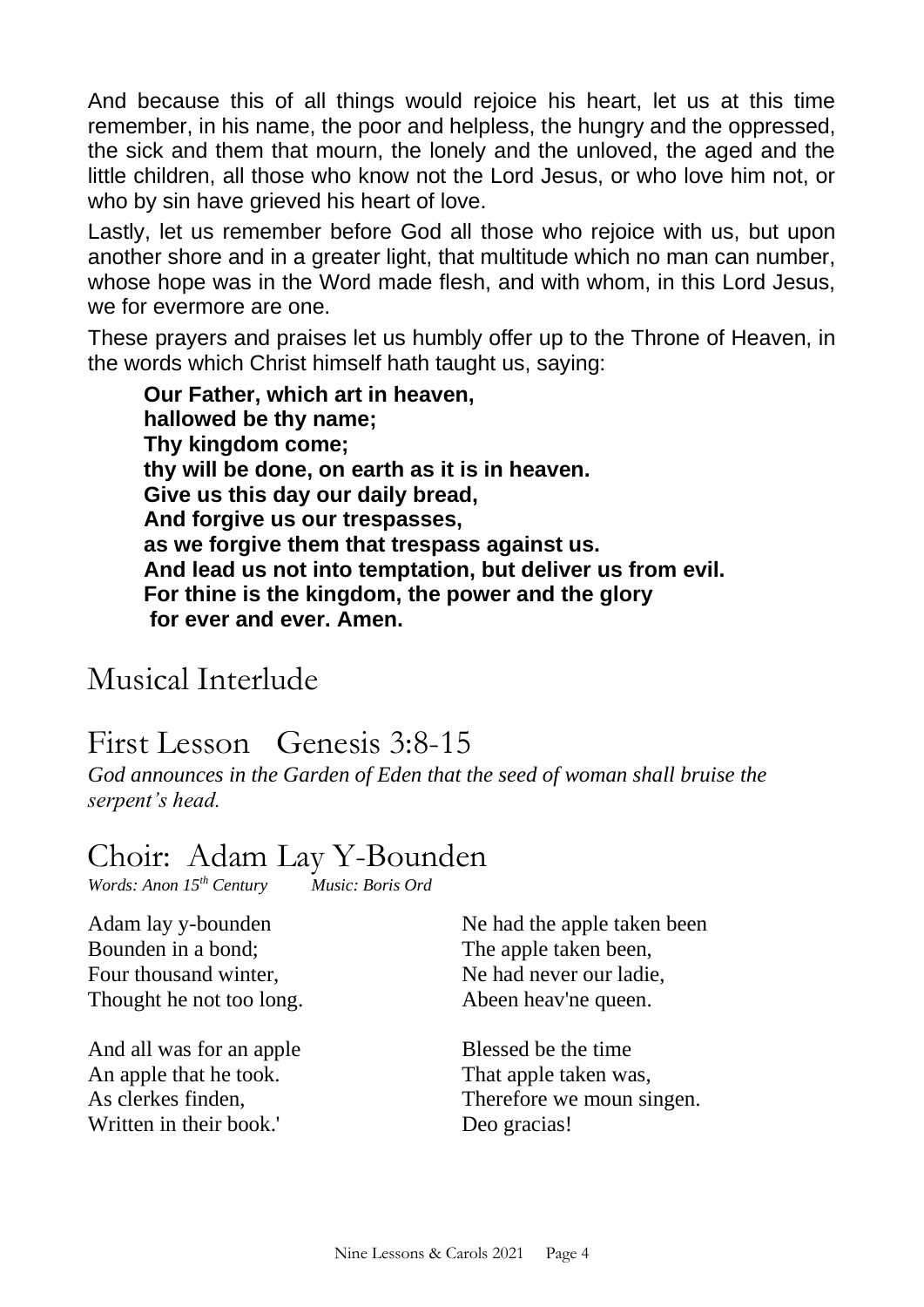#### Second Lesson Genesis 22:15-18

*God promises to faithful Abraham that in his seed shall all the nations of the earth be blessed.*

# Carol: O come, O come, Emmanuel*.*

*Music: Veni Emmanuel, arr. David Willcocks All*

O come, O come, Emmanuel Redeem thy captive Israel, That into exile drear is gone, Far from the face of God's dear Son. *Rejoice! rejoice! Emmanuel shall come to thee, O Israel.*

*Men*

O come, thou Branch of Jesse! draw The quarry from the lion's claw; From the dread caverns of the grave, From nether hell, thy people save.

*Women*

O come, O come, thou Dayspring bright! Pour on our souls thy healing light; Dispel the long night's ling'ring gloom, And pierce the shadows of the tomb.

*Men*

O come, thou Lord of David's Key! The royal door fling wide and free; Safeguard for us the heav'nward road, And bar the way to death's abode.

*All*

O come, O come, Adonaï, Who in thy glorious majesty From that high mountain clothed with awe Gavest thy folk the elder law.

Third Lesson Isaiah 9:2, 6-7 *Christ's birth and kingdom are foretold by Isaiah.*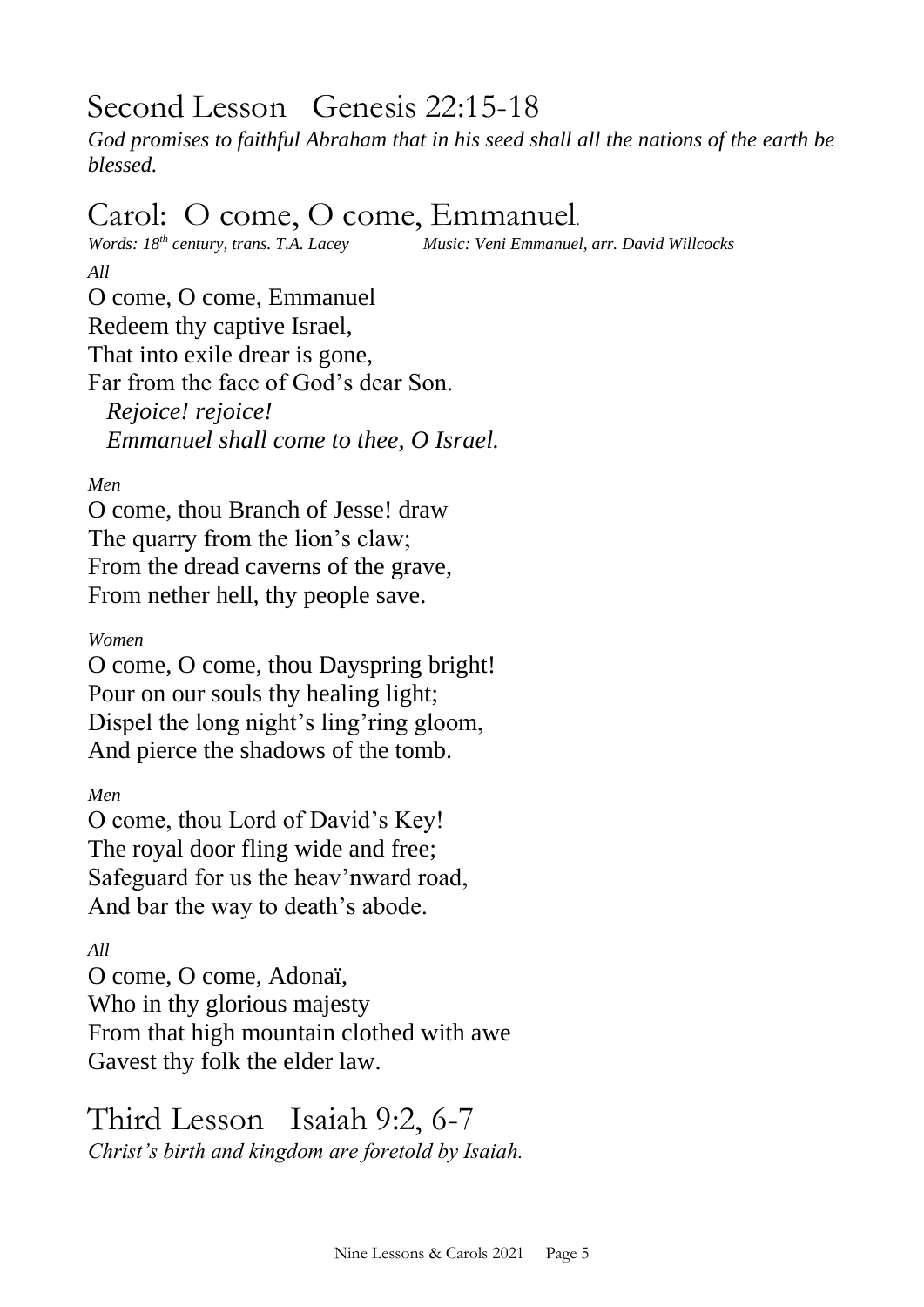#### Choir: Nativity Carol

*Words and music: John Rutter*  Born in a stable so bare Born so long ago Born 'neath light of star He who loved us so. Far away, silent he lay Born today, your homage pay For Christ is born for aye Born on Christmas Day.

Cradled by mother so fair Tender her lullaby Over her son so dear Angel hosts fill the sky. Far away, silent he lay Born today, your homage pay For Christ is born for aye Born on Christmas Day.

Wise men from distant far land Sheperds from starry hills Worship this babe so rare Hearts with his warmth he fills. Far away, silent he lay Born today, your homage pay For Christ is born for aye Born on Christmas Day.

Love in that stable was born Into our hearts to flow Innocent dreaming babe Make me thy love to know. Far away, silent he lay Born today, your homage pay For Christ is born for aye Born on Christmas Day.

# Fourth Lesson Micah 5:2-4

*The prophet Micah foretells the glory of little Bethlehem.*

#### Carol: O little town of Bethlehem

*Words: Bishop Phillips Brooks Music: English trad, arr. Vaughan Williams; Descant: Thomas Armstrong*

| O little town of Bethlehem,          | How silently, how silently,              |
|--------------------------------------|------------------------------------------|
| How still we see thee lie!           | The wondrous gift is giv'n!              |
| Above thy deep and dreamless sleep   | So God imparts to human hearts           |
| The silent stars go by:              | The blessings of his heav'n.             |
| Yet in thy dark streets shineth      | No ear may hear his coming;              |
| The everlasting light;               | But in this world of sin,                |
| The hope and fears of all the years  | Where meek souls will receive him, still |
| Are met in thee tonight.             | The dear Christ enters in.               |
| O morning stars, together            | O holy Child of Bethlehem,               |
| Proclaim the holy birth,             | Descend to us, we pray;                  |
| And praises sing to God the King,    | Cast out our sin, and enter in,          |
| And peace to men on earth.           | Be born in us today.                     |
| For Christ is born of Mary;          | We hear the Christmas angels             |
| And, gathered all above,             | The great glad tidings tell:             |
| While mortals sleep, the angels keep |                                          |
|                                      | O come to us, abide with us,             |
| Their watch of wond'ring love.       | Our Lord Emmanuel.                       |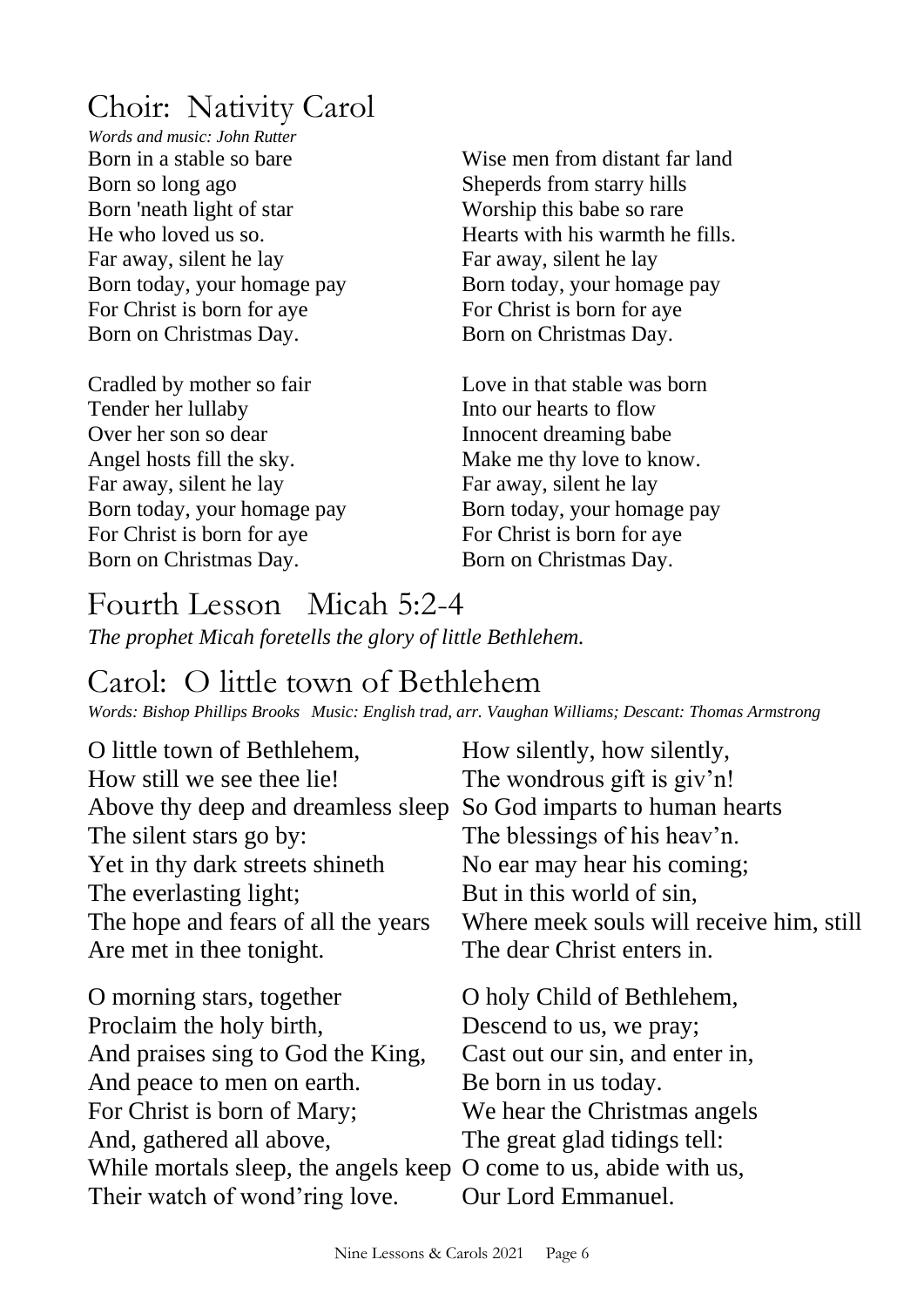# Fifth Lesson Luke 1:26-35, 38

*The angel Gabriel salutes the Blessed Virgin Mary.*

# Choir: Myn Lyking

I saw a fair mayden sytten and sing. She lulled a lyttel childe, a swete Lording. *Lullay myn lyking, my dere sonne, my sweetling. Lullay my dere herte, myn own dere derling.*

That same Lord is he that made alle thing; Of alle lordis he is Lord, of alle kynges Kyng.

There was mickle melody at that chylde's birth. All that were in heuenly blisse they made mickle mirth.

Aungels bright sang their song to that chylde, Blyssid be thou and so be she so meke and so milde.

## Sixth Lesson Matthew 1:18-23

*St Matthew tells of the birth of Jesus.*

#### Carol: Away in a manger *Text: Anon Music: Traditional Normandy tune*

Away in a manger, no crib for a bed, the little Lord Jesus laid down his sweet head; the stars in the bright sky looked down where he lay, the little Lord Jesus asleep on the hay.

The cattle are lowing, the baby awakes, but little Lord Jesus no crying he makes, I love thee, Lord Jesus; look down from on high, and stay by my side until morning is nigh.

Be near me, Lord Jesus; I ask thee to stay close by me for ever, and love me, I pray. Bless all the dear children in thy tender care, and fit us for heaven, to live with thee there.

#### Reflection *Reflections on the birth of Jesus in Luke 2 by Matthew Henry (1662-1714).*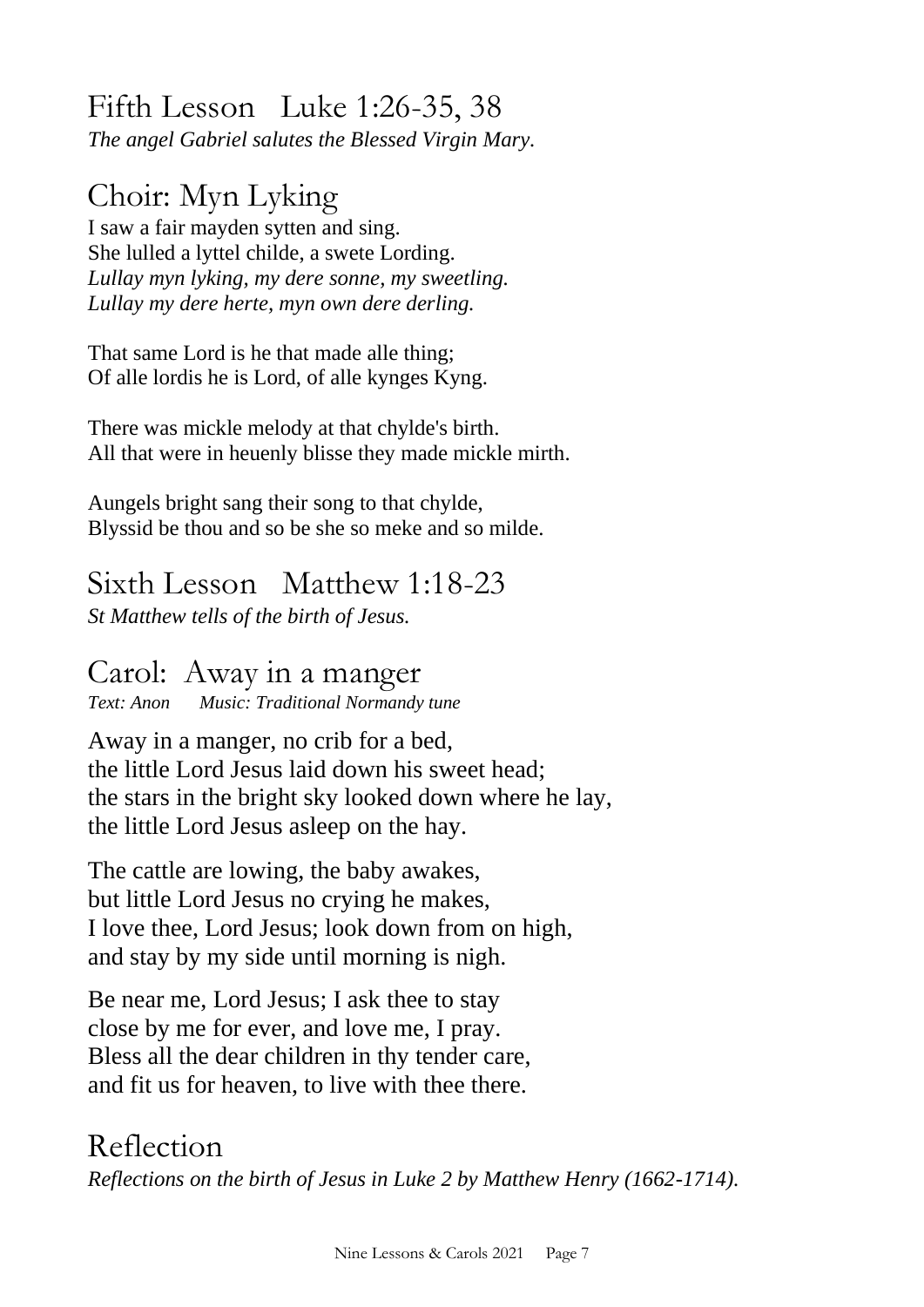#### Choir: Sir Christemas

*Words: Anon Music William Mathias* Nowell, nowell, nowell, nowell Who is there that singeth so Nowell, nowell, nowell?

I am here, Sir Christëmas Welcome, my lord Sir Christëmas Welcome to all, both more and less Come near. Nowell.

Dieu vous garde, beaux sieurs, tidings I you bring: A maid hath borne a child full young which causeth you to sing Nowell.

Christ is now born of a pure maid In an ox-stall he is laid Wherefore sing we at a brayde Nowell.

Buvez bien par toute la compagnie Make good cheer and be right merry And sing with us now joyfully Nowell!

#### Seventh Lesson Luke 2:8-16

*The shepherds go to the manger.*

# Carol: Hark! the herald Angels sing

*Words: Charles Wesley et al. Music: Felix Mendelssohn, arr. Willcocks* 

Hark! the herald angels sing Glory to the new-born King, Peace on earth, and mercy mild, God and sinners reconciled. Joyful, all ye nations, rise, Join the triumph of the skies; With the angelic host proclaim. Christ is born in Bethlehem. *Hark! The herald angels sing Glory to the new-born King.*

Christ, by highest heaven adored, Christ, the everlasting Lord, Late in time behold him come, Offspring of a virgin's womb. Veiled in flesh the Godhead see! Hail, the incarnate Deity! Pleased as Man with man to dwell, Jesus, our Emmanuel.

Hail, the heav'n-born Prince of Peace! Hail, the Sun of Righteousness! Light and life to all he brings, Risen with healing in his wings. Mild he lays his glory by, Born that man no more may die, Born to raise the sons of earth, Born to give them second birth.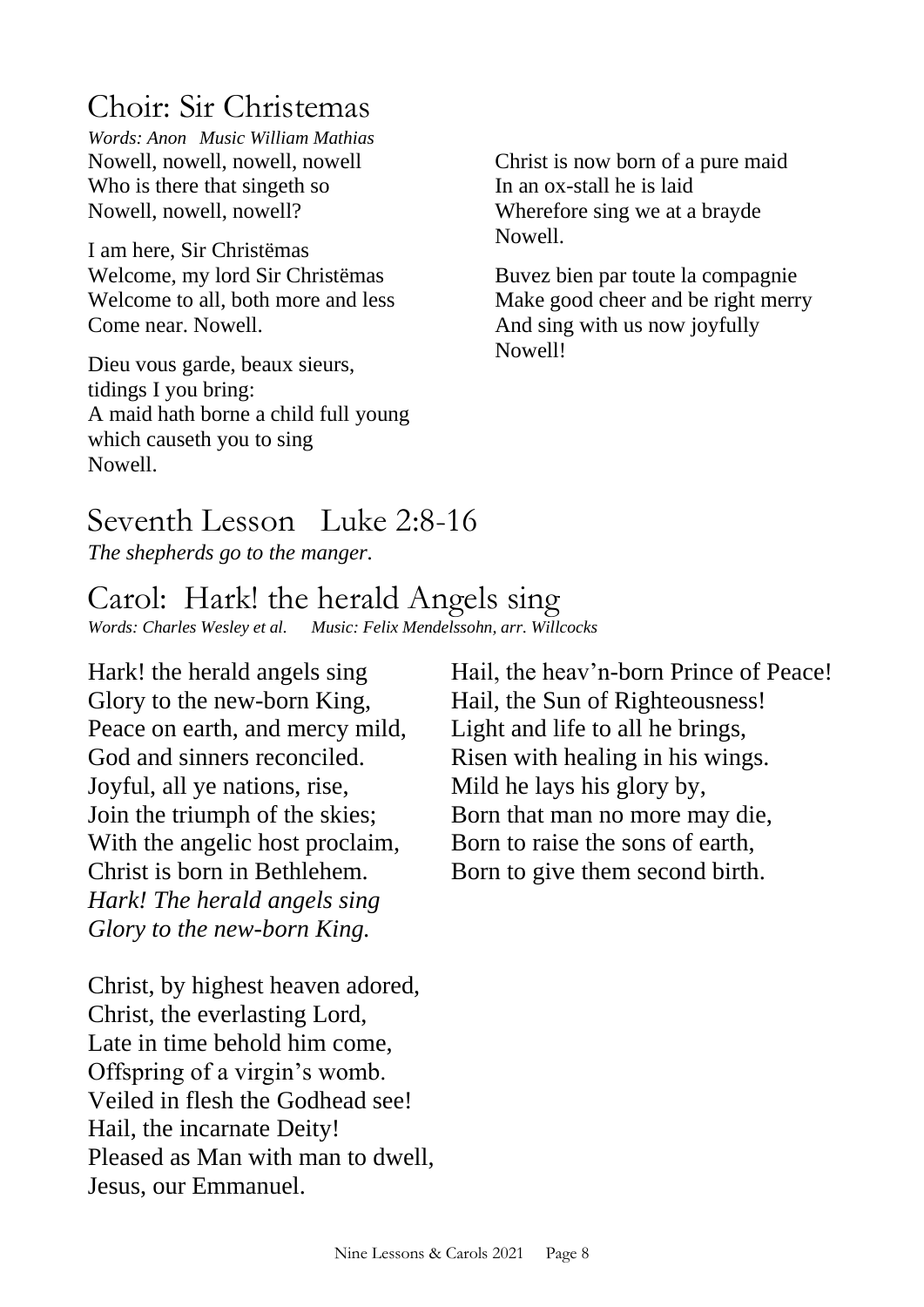#### Eighth Lesson Matthew 2:1-11

*The wise men are led by the star to Jesus.*

### Choir: O Holy Night

*Words: Based on a poem by Placide Cappeau Music: Adolphe Adam, arr. Stephen DeCesare* O Holy night! The stars are brightly shining It is the night of the dear Savior's birth Long lay the world in sin and error pining 'Til He appeared and the soul felt its worth. A thrill of hope the weary world rejoices For yonder breaks a new and glorious morn Fall on your knees; O hear the Angel voices! O night divine, O night when Christ was born O night, O Holy night, O night divine!

Truly He taught us to love one another; His law is love and His Gospel is Peace Chains shall He break, for the slave is our brother And in His name, all oppression shall cease. Sweet hymns of joy in grateful chorus raise we Let all within us Praise His Holy name Christ is the Lord; O praise His name forever! His power and glory evermore proclaim His power and glory evermore proclaim.

# Offertory Carol: The First Nowell

*Words: Anon (17th century) Music: English traditional, arr. David Willcocks A collection for the work and ministry of the Cathedral will be taken during this carol.*

The first Nowell the angel did say Was to certain poor shepherds in fields as they lay; In fields where they lay, keeping their sheep, On a cold winter's night that was so deep. *Nowell, Nowell, Nowell, Nowell, Born is the King of Israel.*

They lookèd up and saw a star Shining in the east beyond them far, And to the earth it gave great light, And so it continued both day and night.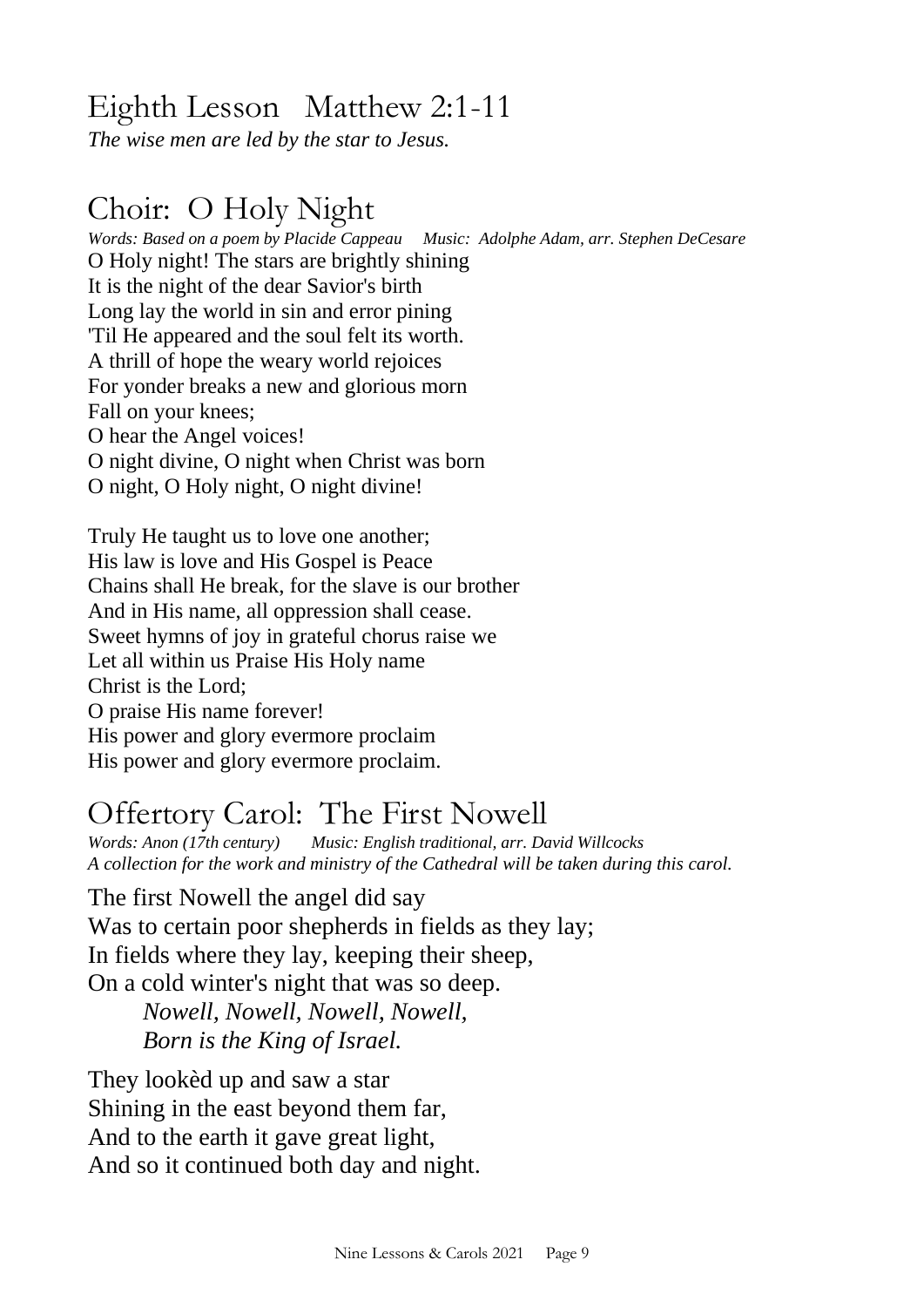And by the light of that same star, Three wise men came from country far; To seek for a king was their intent, And to follow the star wherever it went.

This star drew nigh to the northwest, O'er Bethlehem it took its rest, And there it did both stop and stay Right over the place where Jesus lay.

Then entered in those wise men three Full reverently upon their knee, And offered there in his presence Their gold, and myrrh, and frankincense.

Then let us all with one accord Sing praises to our heavenly Lord; That hath made heaven and earth of nought, And with his blood mankind hath bought.

*Please stand for the reading of the Gospel of the Word.* Ninth Lesson: John 1:1-14 *St John unfolds the great mystery of the Incarnation.*

In the beginning was the Word, and the Word was with God, and the Word was God. He was in the beginning with God. All things came into being through him, and without him not one thing came into being. What has come into being in him was life, and the life was the light of all people. The light shines in the darkness, and the darkness did not overcome it.

There was a man sent from God, whose name was John. He came as a witness to testify to the light, so that all might believe through him. He himself was not the light, but he came to testify to the light. The true light, which enlightens everyone, was coming into the world.

He was in the world, and the world came into being through him; yet the world did not know him. He came to what was his own, and his own people did not accept him. But to all who received him, who believed in his name, he gave power to become children of God, who were born, not of blood or of the will of the flesh or of the will of man, but of God.

And the Word became flesh and lived among us, and we have seen his glory, the glory as of a father's only son, full of grace and truth.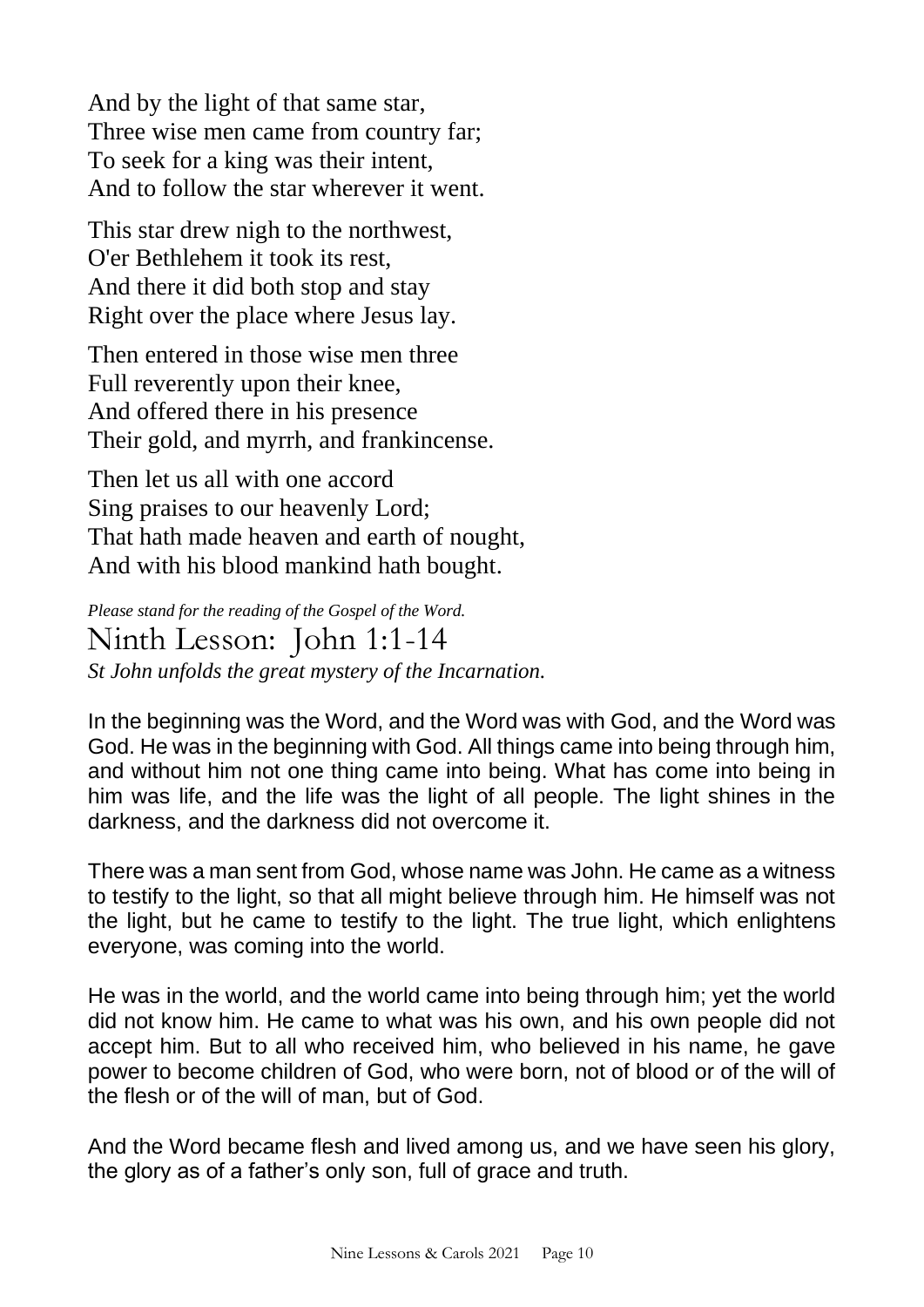## Choir: And the Word became flesh

*Text: John 1:14,18 Music by Thomas Rimes*

And the Word became flesh and made its dwelling among us. We have seen the glory of the one and only son. Full of grace and full of truth.

Prayers *Please sit or kneel for the prayers.*

The Lord be with you **And also with you.**

Let us pray:

O God who makest us glad with the yearly remembrance of the birth of thy only Son, Jesus Christ:

Grant that, as we joyfully receive him for our redeemer, so we may with sure confidence behold him when he shall come to be our judge:

Who liveth and reigneth with thee and the Holy Spirit,

one God, world without end. **Amen.**

Lord Jesus, Redeemer and Saviour of humanity,

Only Begotten of the Father, shining Morning Star,

Sun of Righteousness,

we thank thee that thou hast appeared in our darkness and that thy radiant splendour will never set.

The patriarchs hoped in thee;

Abraham rejoiced to see thy day;

the sages awaited thee;

the holy prophets foretold thy coming;

sages from the east and the shepherds of Bethlehem appeared at thy manger;

the heavenly hosts sang at thy birth;

apostles, martyrs and saints repeated the song of the angels,

and with them thy church glorifies and praises thee,

in all languages and tongues, as her King and Lord.

Thy compassion be praised.

Thy mercy be praised.

Thy grace be praised forever. **Amen.**